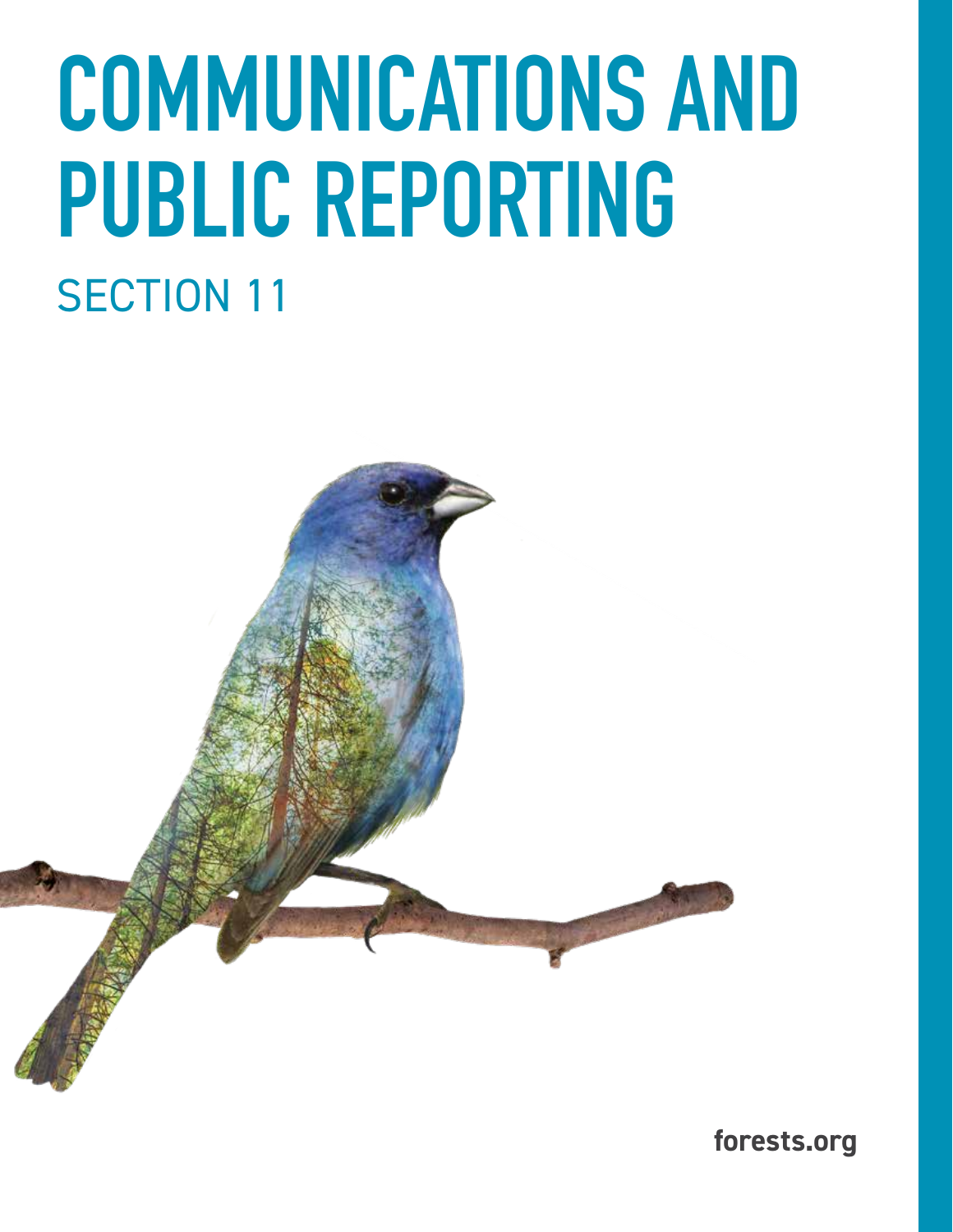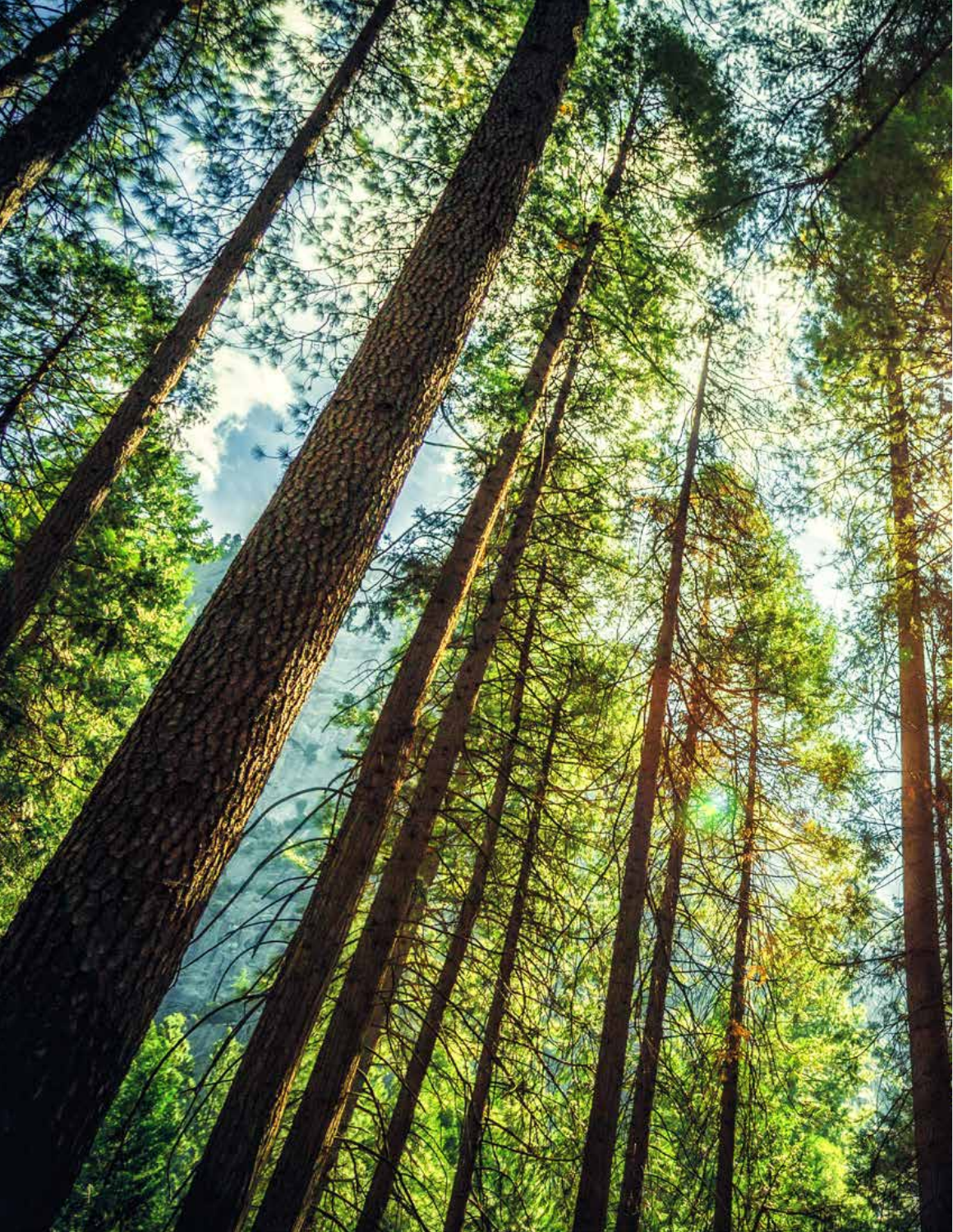## COMMUNICATIONS AND PUBLIC REPORTING

|  | PART 1: PREPARING AND SUBMITTING A PUBLIC REPORT — SEL2022 FOREST |  |
|--|-------------------------------------------------------------------|--|
|  | MANAGEMENT STANDARD                                               |  |
|  | PART 2: PREPARING AND SUBMITTING A PUBLIC REPORT — SEL2022 FIBER  |  |
|  | SOURCING STANDARD                                                 |  |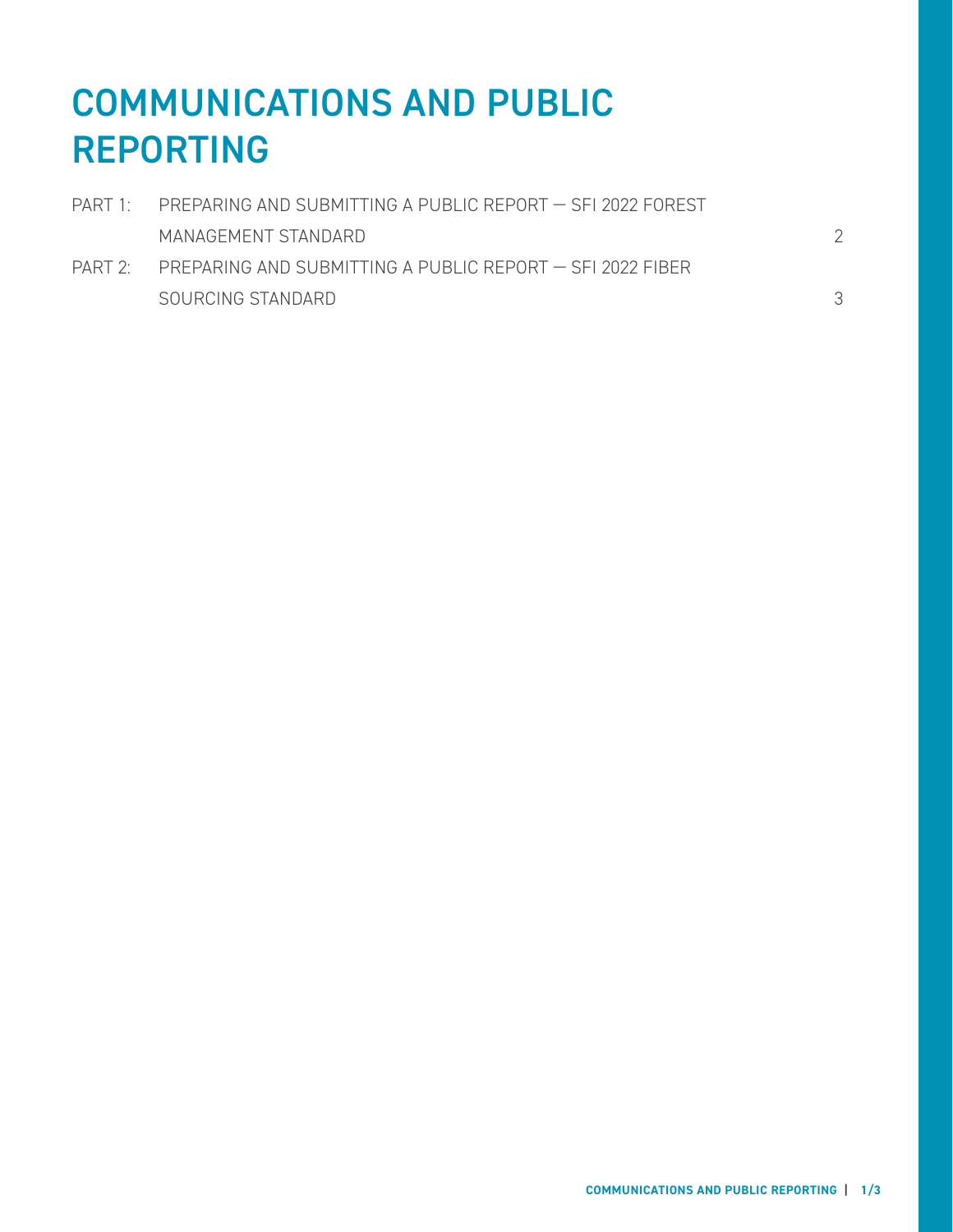#### **PART 1: PREPARING AND SUBMITTING A PUBLIC REPORT — SFI 2022 FOREST MANAGEMENT STANDARD**

A Certified Organization shall provide a summary audit report (one copy must be in English) to *SFI Inc.* after the successful completion of certification, recertification, or surveillance audit to the *SFI 2022 Forest Management Standard*. The summary audit report will be posted on the *SFI Inc*[. website](https://www.forests.org) for public review.

#### **1.1** The certification body shall prepare the *SFI 2022 Forest Management Standard* summary audit report, which shall include, at a minimum:

a. a description of the audit process, objectives and scope;

- This shall include:
- the specific *SFI objectives* that were within the scope of the audit;
- a description of the sampling approach (consistent with IAF MD-1 and, where appropriate, adopting a risk-based approach) outlining the strata, location and number of sites sampled and the percentage of sites sampled within each stratum;
- the sampling size, including the number of roads, harvesting blocks and silviculture sites physically inspected during the audit.
- b. a description of substitute *indicators,* if any, used in the audit and a rationale for each;
- c. the name of Certified Organization that was audited, including its *SFI* representative;
- d. a general description of the Certified Organization's forest land included in the audits; This shall include:
	- a general description of the management plan outlining forest management policies and objectives;
	- an outline of the area of ownership (including the number of acres/hectares under management and provide a description of key ecological features);
	- a general description of major timber types with a general characterization of management approaches used (natural regeneration vs. planting, thinning regimes, even-aged vs. uneven-aged silvicultural);
	- The *long-term* harvest level and the participant's conformance to this.

Guidance to Certification Bodies per Section 7 - Long-term Sustainable Harvest Levels — Temporal Scale: It is SFI's expectation that certification bodies shall audit sustainable harvest levels based on the criteria specified in Performance Measure 1.1, taking into account the maintenance of *landscape* level *biodiversity,* and confirming that any increases in planned harvest level(s) are consistent with the SFI Certified Organization's forest management plan. Additionally, sustainable harvest levels or government regulated allowable annual harvest should not be exceeded for extended periods of time unless a substantive ecological rationale is developed to justify the elevation, examples of which could include a response to forest health emergencies such as beetle epidemics or sanitation logging of forests impacted by catastrophic wildfire, ice storm or wind damage. In instances where harvest levels are exceeded for extended periods, a documented plan must be in place to demonstrate how harvest planning will achieve a return to the *long-term* sustainable harvest levels over one rotation.

- e. a description of the *audit team*. This shall include the names and professional qualifications of the lead *auditor*, all *audit team* members and any *technical experts* who participated in the audit. This may include the names and affiliations of any audit observers and an explanation of their roles;
- f. the dates the audit was conducted and completed. This shall include the number of auditor days spent to conduct the audit, broken down by *auditor* time spent off and on-site. This shall include the specific woods operations visited if there is more than one operation/region associated with the certificate, and;
- g. a summary of the findings, including general descriptions of evidence of conformity and any nonconformities (reported at the *Performance Measure* level) and corrective action plans to address them, opportunities for improvement, and exceptional practices. This shall include:
	- a description of the evidence examined for each *SFI objective* within the scope of the audit.
	- an update on the status of previous non-conformities, if any.
- h. the certification recommendation.